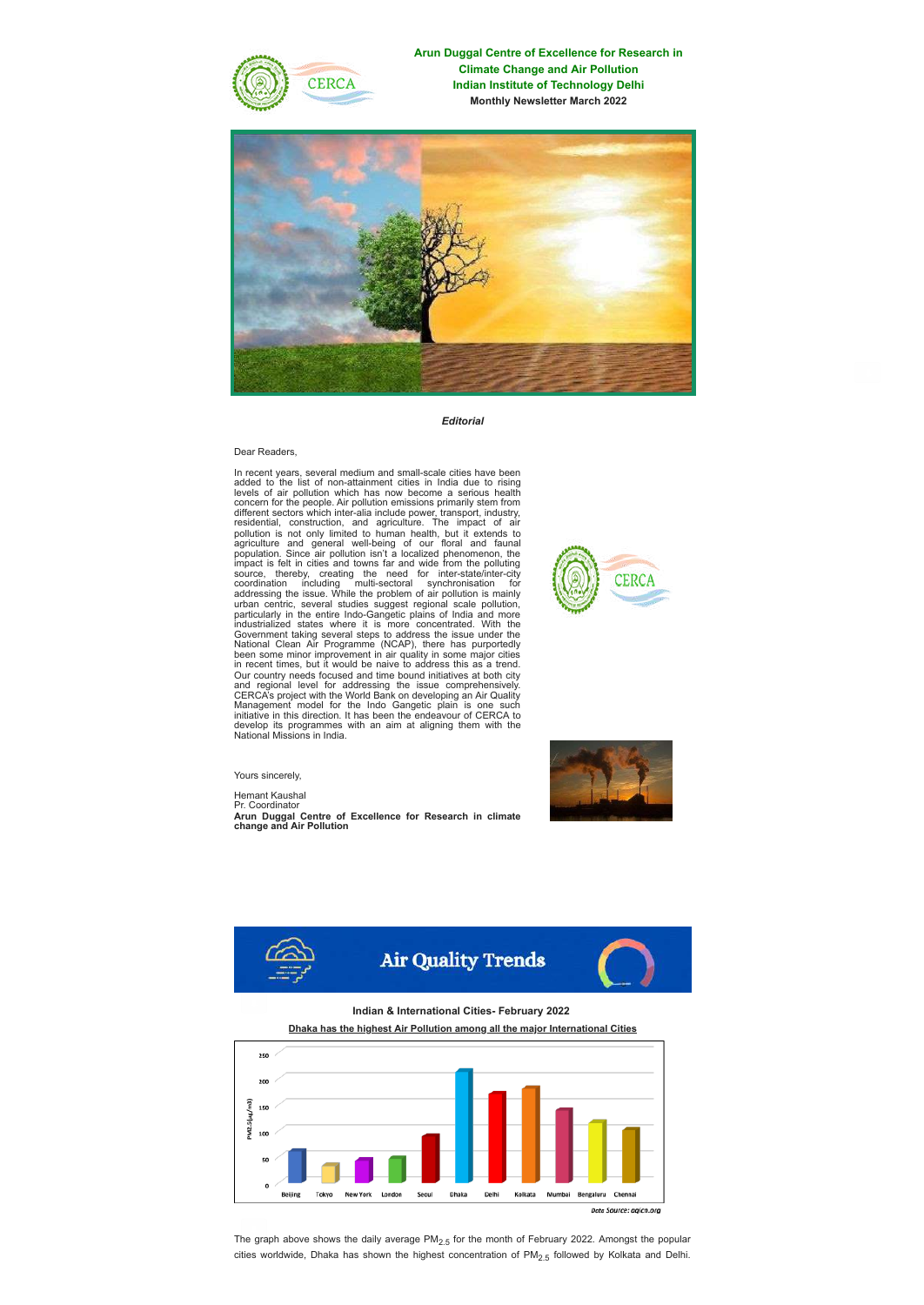Delhi and Kolkata, within India, rank amongst the topmost polluted cities worldwide while the other Indian cities in the graph are amongst the top 10 metropolitan cities.

**Delhi PM2.5 (24 hr. daily average) Trend**

February 2021 Vs February 2022



February in 2022 witnessed cleanest air since 2017, according to CPCB. Rainfall and strong winds helped with the dispersion of pollutants, thus helping in improving the quality of air. Hence, PM<sub>2.5</sub> has decreased

by 43.27 µg/m<sup>3</sup>on an average in February 2022 as compared to February 2021 making air quality better with respect to last year. But as the month ends,  $PM_{2.5}$  levels have started to increase.



From Air pollution to Climate change, CERCA virtual Expert Monthly Talk series spotlights a range of<br>contemporary issues while providing a platform for renowned speakers from around the world to share<br>their knowledge and v



**To register for this March 2022 Talk Series,** [Click here](https://docs.google.com/forms/d/15BbS1p4QIoWGg5Nzwp_HOcBAFwdEIONcI3Ar9CC87j8/edit)



## **Expert Talk delivered by** [Professor Neetu Singh](https://web.iitd.ac.in/~sneetu/) **on 24th February 2022**

**[Prof. Neetu Singh](https://web.iitd.ac.in/~sneetu/)** delivered a talk on "**Valorization of Agro Waste: A Burning Question**" on 24th February 2022. There was a discussion on the technology that allows valorization of agro waste. Since the collection of this agro waste is a huge cost to the farmers, this burning of agro waste in the states of Haryana, Punjab & Rajasthan often causes air pollution. The startup at IIT Delhi, Kriya Labs have developed a process of converting agro waste into pulp which can be used to manufacture sustainable packaging solutions like biodegradable tableware, rigid boards,etc. Additionally, they have set-up a commercial pilot unit at IIT Delhi and are looking forward to implementing on a large scale, to make a dent in the air pollution scenario.

| ٠<br>- |                                                                                                                                                                                                                                                                                                                                                                                                                                                                                                                             | --<br>÷                                                             | tetan<br><b>Send even</b>                                                                           |      |  |
|--------|-----------------------------------------------------------------------------------------------------------------------------------------------------------------------------------------------------------------------------------------------------------------------------------------------------------------------------------------------------------------------------------------------------------------------------------------------------------------------------------------------------------------------------|---------------------------------------------------------------------|-----------------------------------------------------------------------------------------------------|------|--|
|        | <b>CONTRACTOR</b><br>$\overline{\phantom{a}}$<br>___<br>$\{0\leq \alpha<\alpha\leq \alpha\leq \alpha\leq 0\}\in \mathcal{C}^{\infty}(\mathcal{C}^{\infty}(\mathcal{C}^{\infty}(\mathcal{C}^{\infty}(\mathcal{C}^{\infty}(\mathcal{C}^{\infty}(\mathcal{C}^{\infty}(\mathcal{C}^{\infty}(\mathcal{C}^{\infty}(\mathcal{C}^{\infty}(\mathcal{C}^{\infty}(\mathcal{C}^{\infty}(\mathcal{C}^{\infty}(\mathcal{C}^{\infty}(\mathcal{C}^{\infty}(\mathcal{C}^{\infty}(\mathcal{C}^{\infty}(\mathcal{$<br><b>Crains of Library</b> | $1 - 1$<br>$\sim$                                                   | <b>CONTRACTOR</b><br><b>TEFFER</b><br>THE WAY IS THE ROLL FOR THE TANK OF<br>A chandom in Scribe in | an n |  |
|        | <br>Winn<br>tion this.<br><b>Book, Book, Grow and Sank</b><br><b>Bancridge Service Laws</b>                                                                                                                                                                                                                                                                                                                                                                                                                                 | aren Wilshire                                                       |                                                                                                     |      |  |
|        | <b>Banchille, Sound James</b><br><b>Card Box Andre</b><br><b>Carmel</b><br><b>At that Energy</b><br><b>Color</b><br>œ<br>u,<br>Worker.                                                                                                                                                                                                                                                                                                                                                                                      | School Council in Section<br><b>SILL AVE</b><br>Ltd, of economic at |                                                                                                     |      |  |
|        | $\sim$<br>Trypond<br>Mar.                                                                                                                                                                                                                                                                                                                                                                                                                                                                                                   | <b>Tor Merk Konstanced</b><br><b><i>CONTRACTOR</i></b>              |                                                                                                     |      |  |

If you have missed this event, the link below will direct you to the recorded video.

**[Watch the complete Expert Talk Series Here.!](https://www.youtube.com/watch?v=4MXlbEQi1QA)**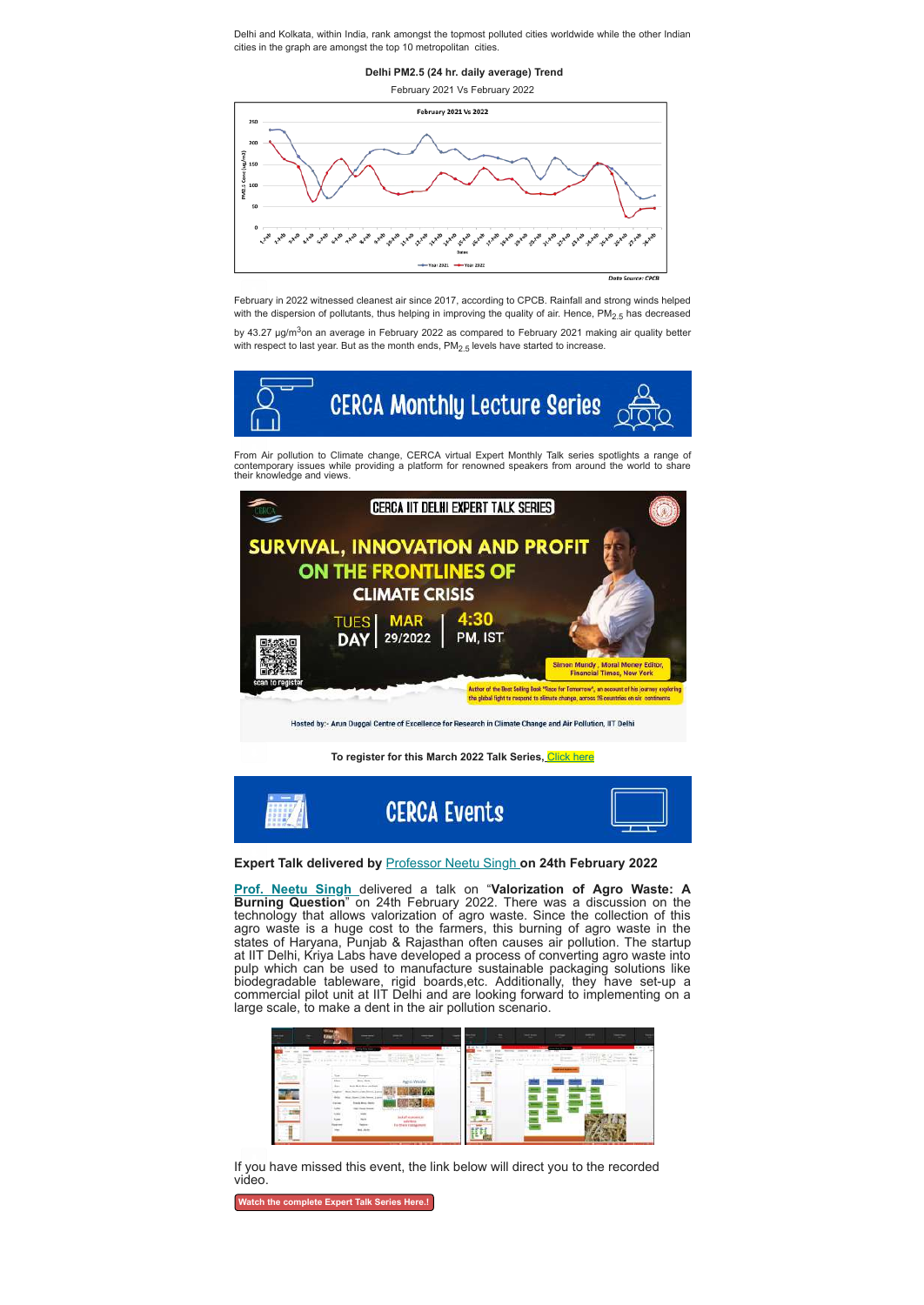# **Assessment of household air pollution exposure of tribal women**

# *Pradip Mitra, Deep Chakraborty, Naba Kumar Mondal*

- This study estimated the gaseous pollutants (CO, CO<sub>2</sub>, O<sub>3</sub>, SO<sub>2</sub>, and  $NO<sub>2</sub>$ ) and particulate matter (PM<sub>2.5</sub> and PM<sub>10</sub>) during the burning of biomass and liquefied petroleum gas (LPG) fuels and their impacts on the health of tribal women.
- The results revealed that the concentration of gaseous and PM was recorded as in the order of CO $_2$  > SO $_2$  > CO > O $_3$  and total suspended particulate matter (TSPM) >  $\mathsf{PM}_{10}$  >  $\mathsf{PM}_{2.5}$ , respectively.
- The correlation study showed that tribal women who were exposed to biomass smoke were in a more vulnerable position than those who used LPG.
- The biomass using tribal women might be suffering from higher cardiovascular risk than LPG users.
- Modelling study also revealed that exposure of duration and cooking time are extremely important for toxicological risk assessment. However, further long-term comprehensive studies are extremely important.

## **[Read More](https://www.sciencedirect.com/science/article/pii/S0048969721079481)**

**Health impact assessment of Delhi's outdoor workers exposed to air pollution and extreme weather events: an integrated epidemiology approach**

*Vaishnavi Barthwal, Suresh Jain, Ayushi Babuta, Chubamenla Jamir, Arun Kumar Sharma & Anant Mohan*

- This study is an assessment of the effects of outdoor air pollution and extreme weather events on the health of outdoor workers in Delhi, including auto rickshaw drivers, street vendors, and sweepers.
- A cross-sectional and perception-based epidemiological research design was used, and the primary tool used for data collection was a questionnaire.
- Autorickshaw drivers reported the highest prevalence of ophthalmic symptoms, such as eye redness (44%) and eye irritation (36%). In comparison, vendors reported a higher prevalence of headaches (43%) and eye redness (40%) due to increased exposure to vehicular emissions. Among sweepers, musculoskeletal problems like joint pain (40%), backache (38%), and shoulder pain (35%) were most prevalent due to occupation-related ergonomic factors. In addition, the majority of autorickshaw drivers (47%), vendors (47%), and sweepers (48%) considered that air quality had a severe impact on their health.
- The odds ratio for smoking, which was around 4, indicated that respondents who smoked had a nearly four times greater risk of developing lung impairment.
- The study also highlighted the need for using personal protective equipment and developing guidelines to reduce their exposure level.

## **[Read More](https://link.springer.com/article/10.1007/s11356-022-18886-9#citeas)**

**Association between personal exposure to household air pollution and gestational blood pressure among women using solid cooking fuels in rural Tamil Nadu, India**

*Wenlu Ye, Gurusamy Thangavel, Ajay Pillarisetti, Kyle Steenland, Jennifer L. Peel, Kalpana Balakrishnan, Shirin Jabbarzadeh, William Checkley, Thomas Clasen*

- The Household Air Pollution Intervention Network (HAPIN) trial is an ongoing multi-center randomized controlled trial assessing the impact of a liquified petroleum gas (LPG) cookstove and fuel intervention on health.
- Multivariable linear regression models were used to examine the association between 24-h personal exposure to PM<sub>2.5</sub>/BC/CO and systolic and diastolic blood pressure, controlling for maternal age, body mass index (BMI), mother's education, household wealth, gestational age, and season. At the time of measurement, women were between 9 and 20-weeks of gestation.
- It was found that systolic blood pressure (SBP) and diastolic blood pressure (DBP) were higher in pregnant women exposed to higher levels of HAP, though only the result for CO and DBP reached conventional statistical significance ( $p < 0.05$ ) and observed a positive association between CO and DBP among the entire study cohort.
- Results from this cross-sectional study suggest that exposures to  $PM<sub>2.5</sub>$  and CO from solid fuel use are associated with higher blood pressure in pregnant women during their first or second trimester.

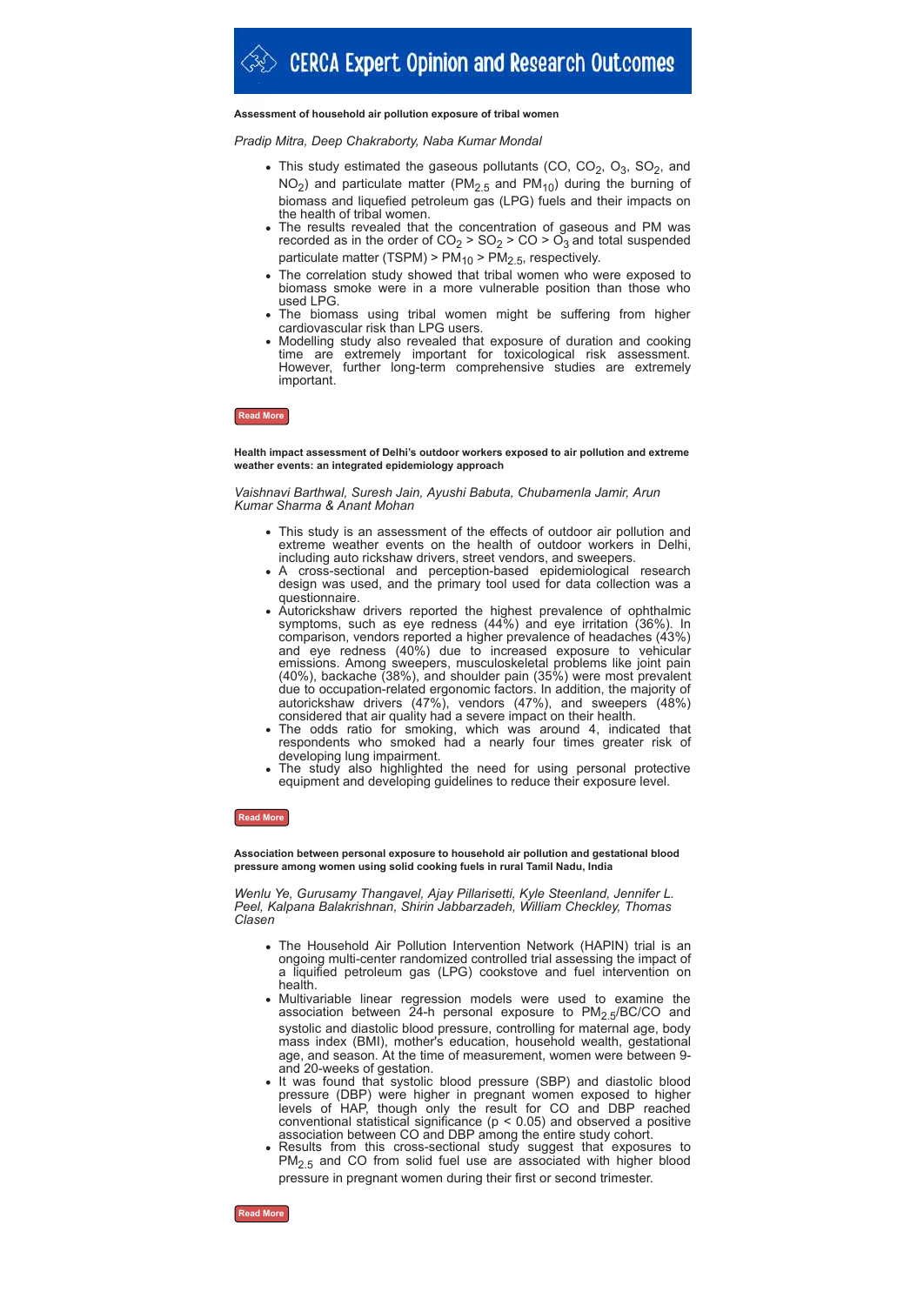

# **News in Circulation**





**Budget 2022-23: Incentives for solar, green bonds in low carbon plan**

Climate crisis is among the strongest negative externalities to affect India hence several steps were announced that would help the country transition to a low carbon economy. additional allocation of ₹19,500 crores for Production Linked Incentive (PLI) for manufacture of high efficiency<br>solar modules to fully integrated<br>manufacturing units that can transition<br>from polysilicon to solar PV modules. This<br>is to facilitate domestic manufacturing for<br>implementation of 28 Bonds under the government's overall market borrowings in 2022-23, which will be used to mobilize resources for green or climate-friendly infrastructure. The proceeds from these bonds will be deployed in public sector projects that help in reducing the carbon intensity of the economy.





**Climate change takes its toll on human health in the state of Bihar too**

Drastic climate change in Bihar, like other parts of the country and the world, has become a matter of concern. According to health experts, such change in climate is taking a toll on human health and leading to an increase in the number of cancer and diarrhoea cases. Climate<br>change was clearly visible even this year high in Bihar as the winter season shifted till the<br>first week of February which had never<br>been experienced earlier. Almost all the<br>places in th

**[Read More](https://timesofindia.indiatimes.com/city/patna/climate-change-takes-its-tollon-human-health-in-state-too/articleshow/89711753.cms)**



# **Extreme Climate Conditions Can Cause Mental Health Issues, Says IPCC Report**

The latest Intergovernmental Panel on<br>Climate Change (IPCC) report on<br>climate change released on Monday<br>said that extreme climate conditions<br>can cause mental health issues like<br>anxiety, depression, acute traumatic<br>stress a



**How wetlands can help fight climate change?**

February 2 is marked globally as World<br>Weltlands Day. The rates of weltland loss<br>are still exceeding the rates of loss of<br>terrestrial ecosystems. The quality of<br>remaining weltlands is suffering due to<br>drainage, pollution, degradation to inland wetlands since 1970,<br>driven by population growth and,<br>conversely, by the growing need for<br>agricultural land. Long-term carbon<br>sequestration rates in wetlands are up to<br>55 times more efficient than tro sediments has been recognized by the IPCC as having a dual role in providing both climate mitigation and adaptation.

## **[Read More](https://www.aljazeera.com/news/2022/2/2/infographic-how-wetlands-can-help-fight-climate-change-interactive)**



**India among the countries who face the maximum brunt of climate change: IPCC report**

Indian cities are facing the climate impacts already in the form of coastal and inland<br>flooding as well as water scarcity and<br>urban drought. India with its growing<br>economy and energy needs for a vast<br>population faces many challenges. The<br>report highlights the wet bul - a measure that combines heat and<br>humidity - and warms that in India cities<br>like Lucknow and Patha can reach a wet<br>bulb temperature of 35 degree if the<br>emissions continue to rise. Besides facing<br>the the threat of sea leve

#### **[Read More](https://www.news9live.com/science/india-among-the-countries-who-face-the-maximum-brunt-of-climate-change-ipcc-report-156304)**



**Pollutionwatch: concerns over ultrafine particles from aircraft**

Ultrafine particles are far smaller than the wavelength of light and it is not just a problem in the skies above us. The number of ultrafine particles 500 meters downwind of the airport was greater than<br>those at the curb of London's busiest<br>roads. They mostly came from aircraft<br>during takeoff and landing, but traffic, car<br>parks and a large catering facility used to<br>cook airline foo evidence suggests tiny particles can affect